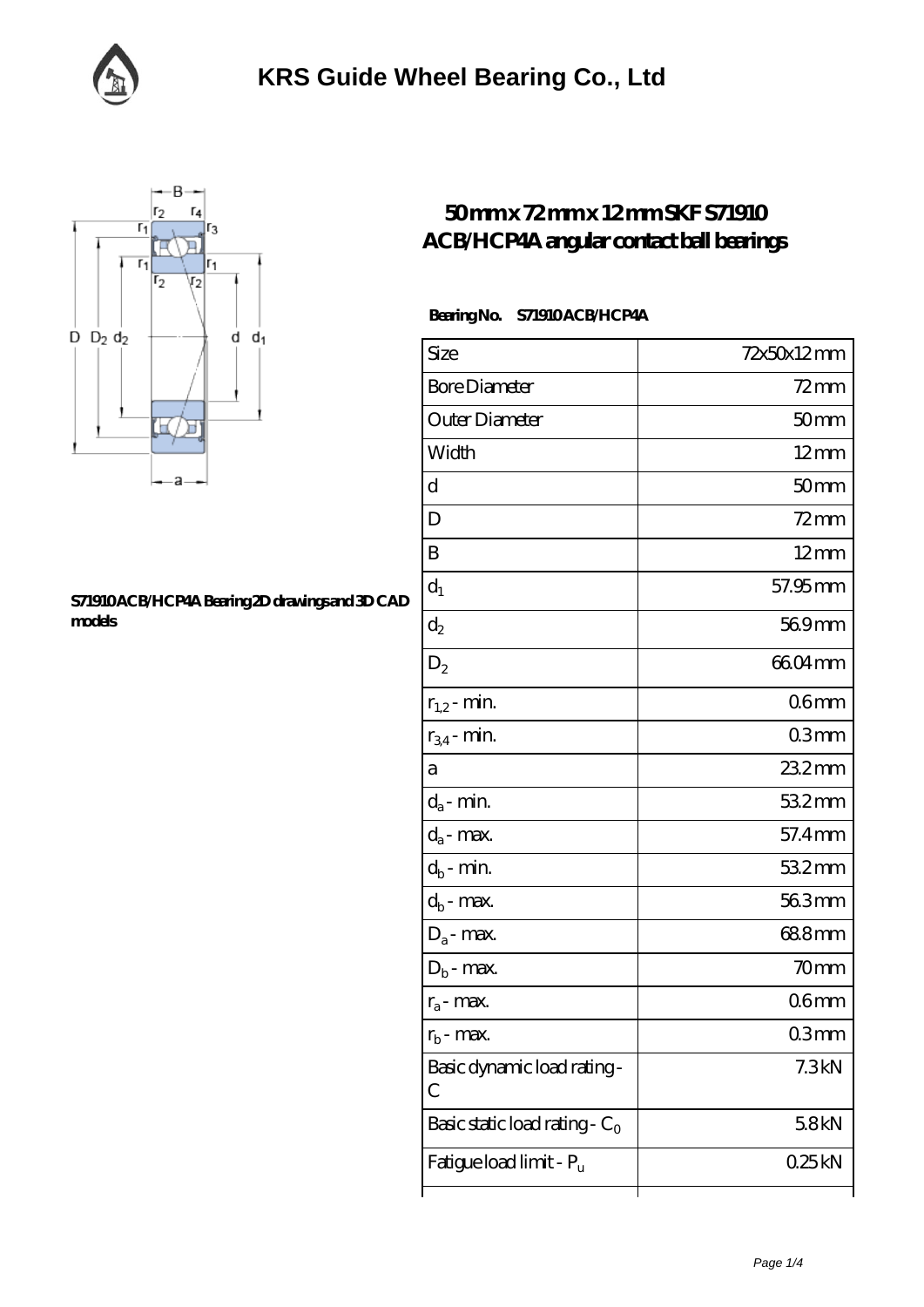

| Limiting speed for grease<br>lubrication | 28000r/min       |
|------------------------------------------|------------------|
| Ball - $D_w$                             | $4762$ mm        |
| Ball - z                                 | 29               |
| Calculation factor - e                   | 068              |
| Calculation factor - $Y_2$               | 0.87             |
| Calculation factor - $Y_0$               | 038              |
| Calculation factor - $X_2$               | 0.41             |
| Calculation factor - $Y_1$               | 092              |
| Calculation factor - $Y_2$               | 1.41             |
| Calculation factor - $Y_0$               | 0.76             |
| Calculation factor - $X_2$               | 067              |
| Preload class $A - G_A$                  | 43N              |
| Preload class $B - G_R$                  | 86N              |
| Preload class $C - G_C$                  | 260N             |
| Calculation factor - f                   | 1.09             |
| Calculation factor - $f_1$               | 0.99             |
| Calculation factor - $f_{2A}$            | 1                |
| Calculation factor - f <sub>2B</sub>     | 1.02             |
| Calculation factor - $f_{\chi}$          | 1.08             |
| Calculation factor - $f_{HC}$            | 1.01             |
| Preload class A                          | 89N/micron       |
| Preload class B                          | 114N/micron      |
| Preload class C                          | 172N/micron      |
| $d_1$                                    | 57.95mm          |
| $\mathrm{d}_2$                           | 569mm            |
| $D_2$                                    | 6604mm           |
| $r_{1,2}$ min.                           | 06 <sub>mm</sub> |
| $r_{34}$ min.                            | 03 <sub>mm</sub> |
| $d_a$ min.                               | $532$ mm         |
|                                          |                  |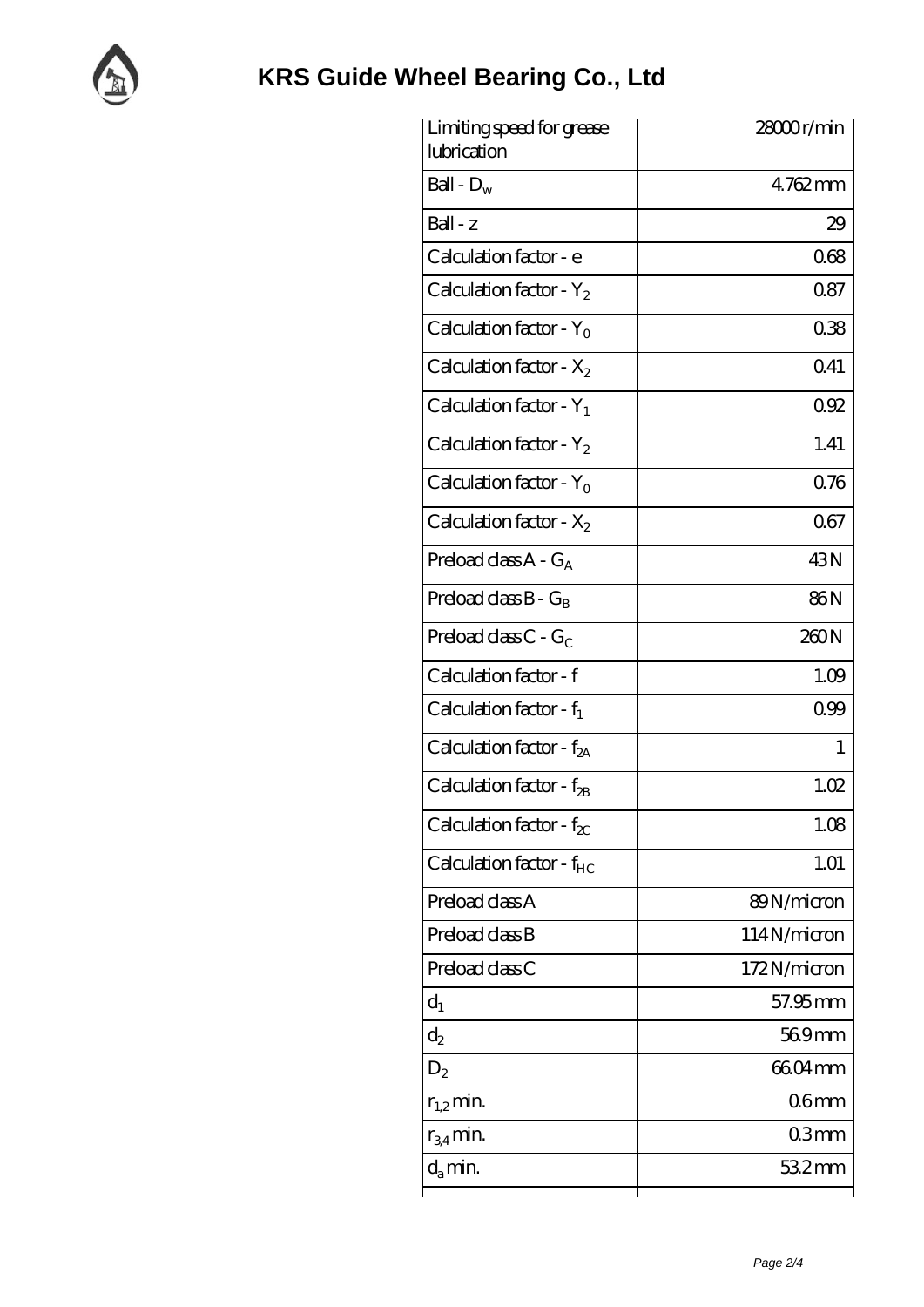

| $d_a$ max.                                                    | 57.4mm           |
|---------------------------------------------------------------|------------------|
| $d_b$ min.                                                    | 532mm            |
| $d_h$ max.                                                    | 563mm            |
| $D_a$ max.                                                    | 68.8mm           |
| $Db$ max.                                                     | 70 <sub>mm</sub> |
| $r_a$ max.                                                    | 06 <sub>mm</sub> |
| $r_{\rm b}$ max.                                              | 03mm             |
| Basic dynamic load rating C                                   | 9.75kN           |
| Basic static load rating $C_0$                                | 965kN            |
| Fatigue load limit $P_u$                                      | 025kN            |
| Attainable speed for grease<br>lubrication                    | 28000r/min       |
| Ball diameter $D_w$                                           | 4762mm           |
| Number of balls z                                             | 29               |
| Preload class $AG_A$                                          | 43N              |
| Static axial stiffness, preload<br>classA                     | $89N/\mu$ m      |
| Preload class $BG_R$                                          | 86N              |
| Static axial stiffness, preload<br>$\mathrm{class}\mathrm{B}$ | $114N/\mu$ m     |
| Preload class C $G_C$                                         | 260N             |
| Static axial stiffness, preload<br>classC                     | 172N/μ m         |
| Calculation factor f                                          | 1.09             |
| Calculation factor $f_1$                                      | 099              |
| C alculation factor $f_{2A}$                                  | 1                |
| Calculation factor $f_{2B}$                                   | 1.02             |
| Calculation factor $f_{\chi}$                                 | 1.08             |
| Calculation factor $f_{HC}$                                   | 1.01             |
| Calculation factor e                                          | 068              |
| Calculation factor (single,<br>$t$ andem) $Y_2$               | 087              |
| Calculation factor (single,<br>$t$ andem) Y <sub>o</sub>      | 038              |
|                                                               |                  |